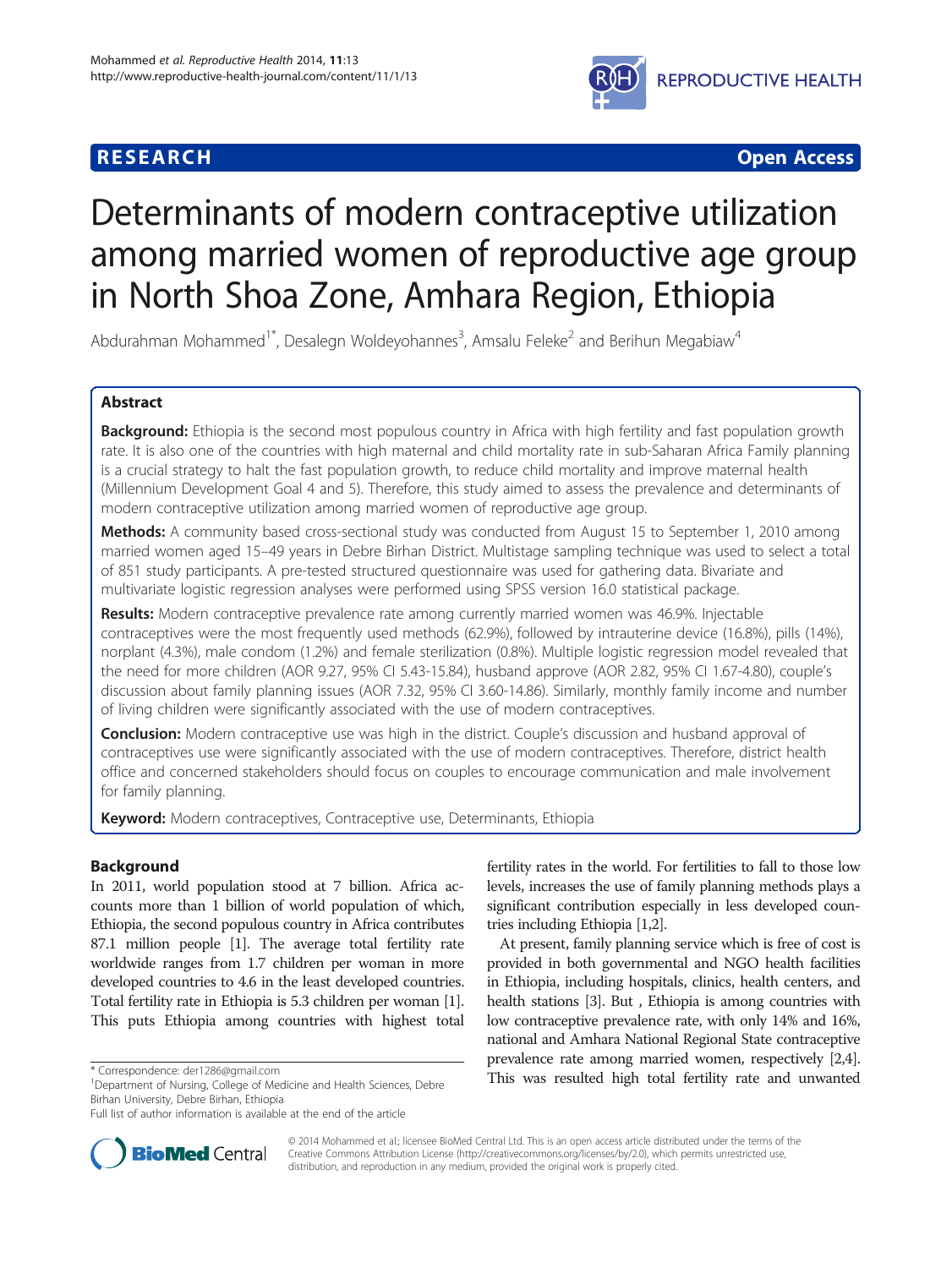pregnancy which intern affects the maternal and child health status [\[5](#page-6-0)].

The factors that influence contraceptive practice are multifaceted and challenging. Several studies evident that most women's knowledge and use of contraception is associated with socio-demographic, socio-cultural, socio economic, source of information and family planning factors. For instance, according to different study findings socio-demographic and economic, obstetric and media exposure related factors were found to contribute on the use of modern contraceptive [\[6](#page-6-0)-[24](#page-6-0)].

Considering the present lower utilization of contraceptives achieving the MDGs will be a major challenge for Ethiopia. Therefore, the identification of the prevalence and possible factors that determine the utilization of contraceptives in the study area will have greater input to program managers for designing programs, proper implementation and evaluation of their contribution regarding family planning.

# Methods

# Study design and setting

A community based cross-sectional study was conducted from August 15 to September 1, 2010 in Debre Birhan district, North Shoa Administrative Zone, Amhara National Regional State (ANRS), Ethiopia. The district has 9 administrative kebeles. The district/Debre Birhan town is located at 130 km North of Addis Ababa, capital city of Ethiopia. Based on the 2007 population and housing census, the total population size of the district estimated to be 72,097 [[19](#page-6-0)]. The number of households in the district was estimated to be 16,767 at the time of the study. According to the information obtained from District Health Office; in the district there are 1 hospital, 1 health center, 18 clinics and 4 health posts which render health services for the community. Family planning service is available in most of the health facilities including health posts.

#### Sample size and sampling techniques

The source population was all currently married women found in the district, and the study population was currently married women who live in the selected kebeles of each stratum. Currently married women age 15 to 49 years in selected kebeles in each stratum were included.

Assuming 29% modern CPR, 95% confidence level, 4.5% margin of error and design effect of 2, the total sample size required was determined to be 869. A multi-stage sampling technique was employed for the selection of the sampling units. In the district there were 9 kebeles, of which a total of 5 kebeles were selected using simple random sampling method.

The sample size for each of the selected kebeles was determined proportionally to the size of the women age 15–49 years of each kebele. Then, systematic sampling method was employed to select the households from each kebele. The first household interviewed was determined from the kebele house number register using simple random sampling method. The next household was identified systematically  $(H/h)$ <sup>th</sup> by going in a clockwise direction. In cases of selected household with more than one eligible respondent, only one respondent was chosen by lottery method.

# Data collection procedures

Data were collected on utilization of modern contraceptive (female sterilization, male sterilization, the pill, the intrauterine device (IUD), injectables, implants, male condom, female condom, and diaphragm/foam/jelly) and traditional methods (rhythm (periodic abstinence), withdrawal, and folk), socio-demographic characteristics, reproductive and FP factors, and Programmatic factors.

First, a structured and pre-tested questionnaire was prepared in English and then translated into Amharic, the Local language. A questionnaire interview, which was prepared in the Amharic language, was used for data collection. The data was collected by 5 female diploma nurses. The data collectors were supervised daily by two supervisors. The filled questionnaires were checked daily by the supervisors and principal investigator.

Data collectors approached and interviewed the selected respondents after informed consent had been obtained. The women, who were not available in the first visit, were revisited for two more times. During the revisit, the women in the next household were interviewed in place of those women who were not found.

# Data processing and analysis

The data gathered through the structured questionnaire were entered and analyzed using SPSS version 16. Besides, the data were checked and cleaned for their completeness and errors in data entering. Frequency was run and double data entry on 10% of the questionnaires was performed to check data entry errors. To explain the study population in relation to the relevant variables, descriptive statistics were used. Association between dependent and independent variables was assessed and its strength was presented using odds ratios and 95% confidence intervals. Bivariate followed by multivariate logistic regression analysis were also carried out to control confounding effects of variables.

## Ethical consideration

Primarily, ethical clearance was obtained from the Institutional Review Board of the University of Gondar, School of Public Health. Later on, formal letter of cooperation was written for District Health Office. Consent from District Health Office and respective kebeles was also obtained. The data collectors collected the information after obtaining verbal consent from each participant. Respondents were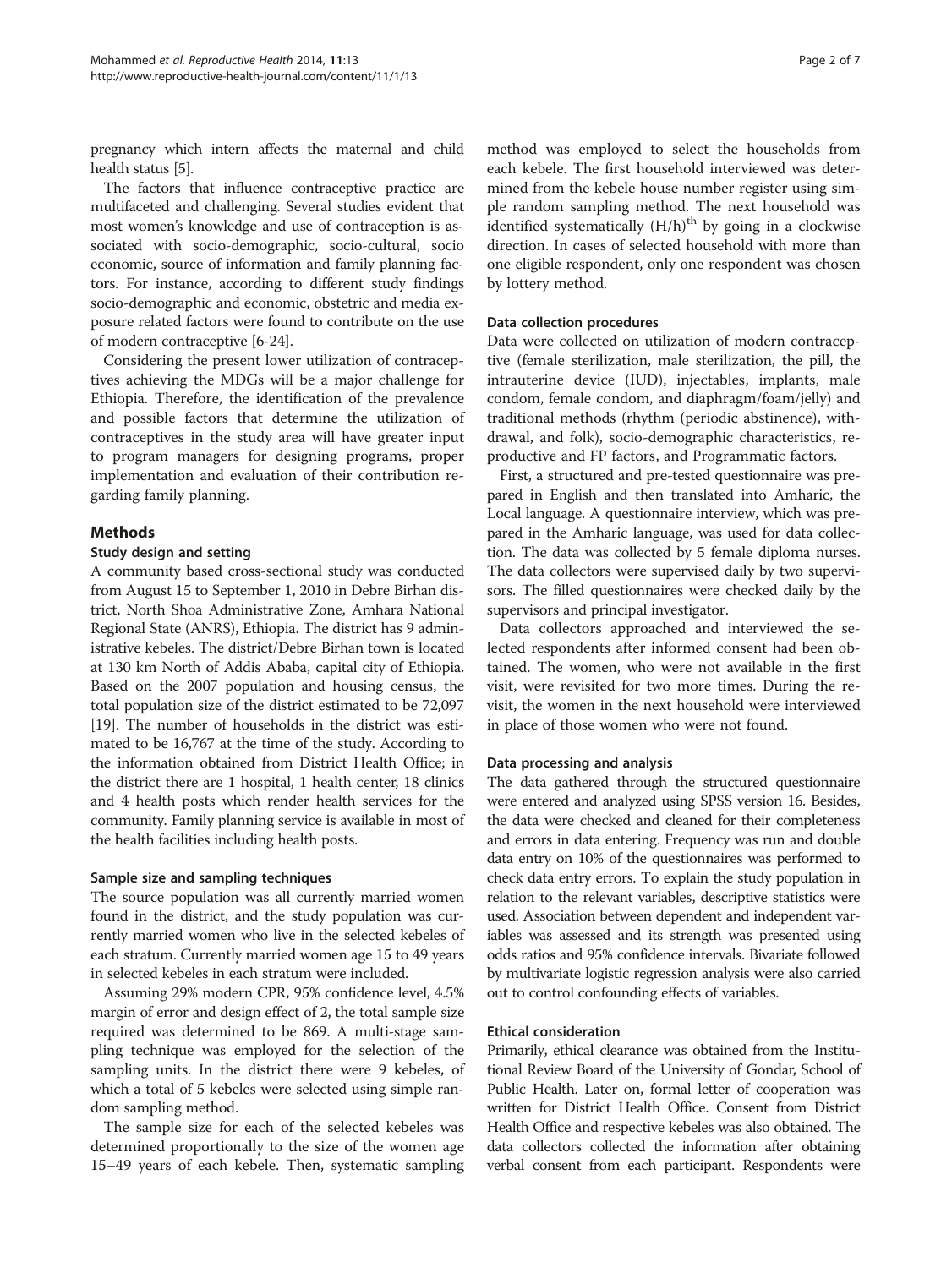Table 1 Socio-demographic and economic characteristics of currently married women in Debre Birhan District, August 2010

| <b>Variables</b>                  |                                  | Frequency ( $N = 851$ ) | Percent (%) |
|-----------------------------------|----------------------------------|-------------------------|-------------|
| Residence                         | Urban                            | 652                     | 76.6        |
|                                   | Rural                            | 199                     | 23.4        |
| Age                               | 15-19                            | 21                      | 2.5         |
|                                   | 20-24                            | 174                     | 20.4        |
|                                   | 25-29                            | 273                     | 32.1        |
|                                   | 30-34                            | 159                     | 18.7        |
|                                   | 35-39                            | 145                     | 17.0        |
|                                   | 40-44                            | 62                      | 7.3         |
|                                   | 45-49                            | 17                      | 2.0         |
| <b>Ethnicity</b>                  | Amhara                           | 787                     | 92.5        |
|                                   | Oromo                            | 38                      | 4.2         |
|                                   | Others                           | 28                      | 3.3         |
| Religion                          | Orthodox                         | 796                     | 93.5        |
|                                   | Muslim                           | 27                      | 3.2         |
|                                   | Others                           | 28                      | 3.3         |
| Women educational status          |                                  |                         |             |
| Can't read & write                |                                  | 190                     | 22.3        |
| Read and write only               |                                  | 77                      | 9.0         |
| Primary school (1-8)              |                                  | 280                     | 32.9        |
| Secondary (9-12)                  |                                  | 225                     | 26.4        |
| $12^{+1}$ and above               |                                  | 79                      | 9.3         |
| <b>Husband educational status</b> |                                  |                         |             |
| Can't read & write                |                                  | 96                      | 11.3        |
| Read and write only               |                                  | 100                     | 11.8        |
| Primary school(1-8)               |                                  | 278                     | 32.7        |
| Secondary(9-12)                   |                                  | 226                     | 26.6        |
| $12^{+1}$ and above               |                                  | 151                     | 17.7        |
|                                   | Occupation status of the women   |                         |             |
| House wife/house work             |                                  | 495                     | 58.2        |
| Merchant                          |                                  | 89                      | 10.5        |
| Farmer                            |                                  | 53                      | 6.2         |
| Daily laborer                     |                                  | 113                     | 13.3        |
| Government employee               |                                  | 71                      | 8.3         |
| Others                            |                                  | 30                      | 3.5         |
|                                   | Occupation status of the husband |                         |             |
| Farmer                            |                                  | 185                     | 21.7        |
| Merchant                          |                                  | 123                     | 14.5        |
| Daily laborer                     |                                  | 208                     | 24.4        |
| Government employee               |                                  | 246                     | 28.8        |
| Others                            |                                  | 89                      | 10.5        |

Table 1 Socio-demographic and economic characteristics of currently married women in Debre Birhan District, August 2010 (Continued)

| Monthly family income quartiles |     |      |  |  |  |
|---------------------------------|-----|------|--|--|--|
| $\leq 300$                      | 213 | 25   |  |  |  |
| $301 - 600$                     | 289 | 34   |  |  |  |
| 601-927                         | 137 | 16.1 |  |  |  |
| >928                            | 212 | 24.9 |  |  |  |
| Having radio/TV status          |     |      |  |  |  |
| Radio only                      | 293 | 34.4 |  |  |  |
| TV only                         | 80  | 9.4  |  |  |  |
| Both radio and TV               | 324 | 38.1 |  |  |  |
| None of them                    | 154 | 18.1 |  |  |  |

informed that they could refuse or discontinue participation at any time they wanted and they were also informed that they could ask anything about the study. Information was recorded anonymously and confidentiality was assured throughout the study period. A woman who did not practice was advised about the benefits of contraceptive usage and encouraged to communicate with health workers in the district for some more information on it.

# Results

A. Socio-demographic characteristics of the respondents A total of 851 currently married women responded to the questionnaire, which yields a response rate of 97.9%. Six hundred fifty two (76.6%) of the respondents were from urban areas and the remaining 199 (23.4%) were from the rural areas. The mean age of the respondents was 29.49 years  $(29.49 \pm 6.57$  SD). Concerning educational status, 190 (22.3%) of the respondents were unable to read and write, 77 (9%) and 100 (11.8%) of the women and husbands were able to read and write, respectively. Two hundred eighty (32.9%) of the women had attended primary education, 225 (26.6%), were educated to the level of secondary education and the rest 79 (9.3%), attended to college or university level (Table 1). B. Women's knowledge and practice of modern contraceptive methods Eight hundred thirty eight (98.5%) of the respondents heard about family planning and were able to mention at least one method. The most commonly reported modern family planning methods were Injectable 815 (98.9%). Regarding the

advantages, 591 (70.5%) and 407 (48.6%) of women reported that contraceptive methods have advantage of spacing children and limiting the number of children respectively (Figure [1](#page-3-0) and Table [2](#page-4-0)).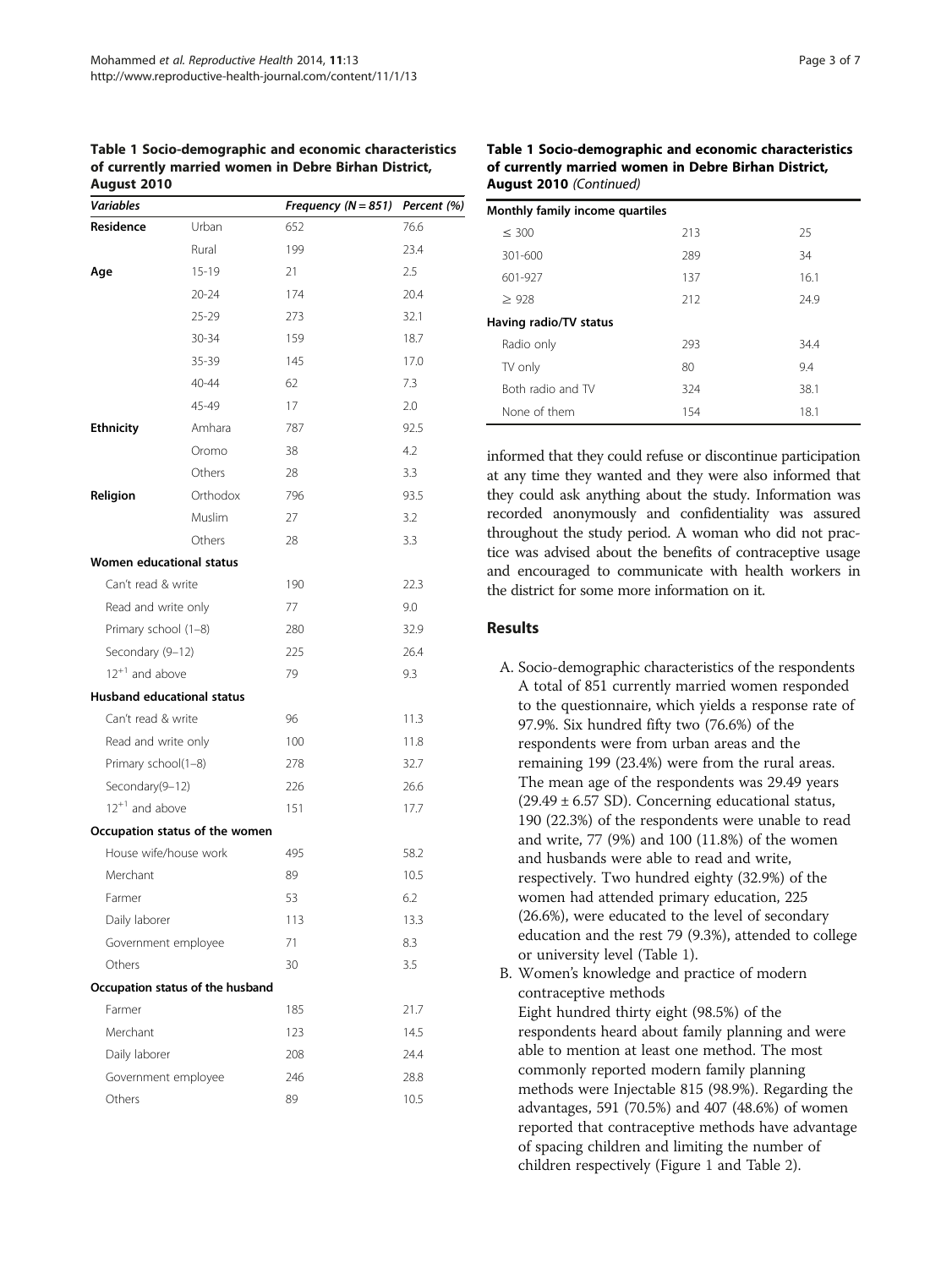<span id="page-3-0"></span>

In this study, 448 (52.6%) of women had ever used family planning methods. Three hundred ninety nine (46.9%) [317/652 (48.62%) urban and 82/199 (41.21%) rural] of married women were currently using modern family planning methods. Concerning the types of methods, majority of the respondents were using injectable which is 251 (62.9%) (Table [2](#page-4-0)). Among women who had ever used contraceptives, 49 (10.94%) discontinued taking contraceptives. Study participants were forwarded many different reasons for discontinuing or never using modern contraceptives. One hundred sixty (35.5%) need to have more children, 82 (9.6%) due to use of traditional methods, 56 (12.4%) were due to religious prohibition, 56 (12.4%) husband disapproval, 66 (14.6%) fear or/and perceived side effects of contraceptives, like being infertile and developing medical illness such as hypertension were the commonest side effects which perceived by this study participants, 16 (3.9%) due to little pregnancy risk related with being older reproductive age group (45–49) and 13 (2.9%) were related to low awareness about modern family planning (Figure [2\)](#page-4-0).

C. Determinants of modern contraceptive use among currently married women in the district In the bivariate analysis, educational status of women and husband, desire for more children, number of living children, discussion with health extension workers, discussion of wives with their husband, approval of modern contraceptive use by husband and status of decision making on modern contraceptives were found to be significantly associated with the use of contraceptives with P-value  $< 0.01$ .

Multivariate analysis was employed to assess the net effect of selected socio-demographic, reproductive, family planning knowledge, perception and program related explanatory variables on the use of modern contraceptive methods. The result of multiple logistic regression model revealed that respondents desire for more children, number of living children, husband approval of use of modern contraceptive methods, husband-wife communication and family monthly income were significantly associated with use of contraceptives methods.

Women who desire another children after two years were 5.71 times more likely to use modern contraceptive than those who desire another child within two years (AOR 5.71, 95% C.I = 3.48-9.37) and those women who do not desire more children at all were 9.27 times more likely to use modern contraceptive methods than those who desire another child within two years (AOR 9.27, 95% C.I. = 5.43-15.84). In addition, those women who perceive/report their husband approve or accept their use of modern contraceptive were almost three times more likely to use modern contraceptive than those who perceive/report their husband would disprove/not accept the use of modern contraceptives (AOR 2.82, 95% C.I 1.67-4.80).

This study also showed that as the number of husband– wife communication increase the use of modern contraceptive also increased when compared with those women who did not communicate with their husband. Those women who had discussion with their husband once were 4.50 times more likely to use modern contraceptives than those women not discussed (AOR 4.50, 95% C.I 2.15–9.42), and those women discussed more than three times were 7.32 times more likely to use modern contraceptives than those women not discussed with their husbands at all about family planning use (AOR 7.32, 95% C.I 3.60–14.86).

Furthermore, the study revealed that family monthly income was significant associated with the use of modern contraceptives. But variables like educational status of the women and husband, residence, women and husband occupation, discussion with health extension workers and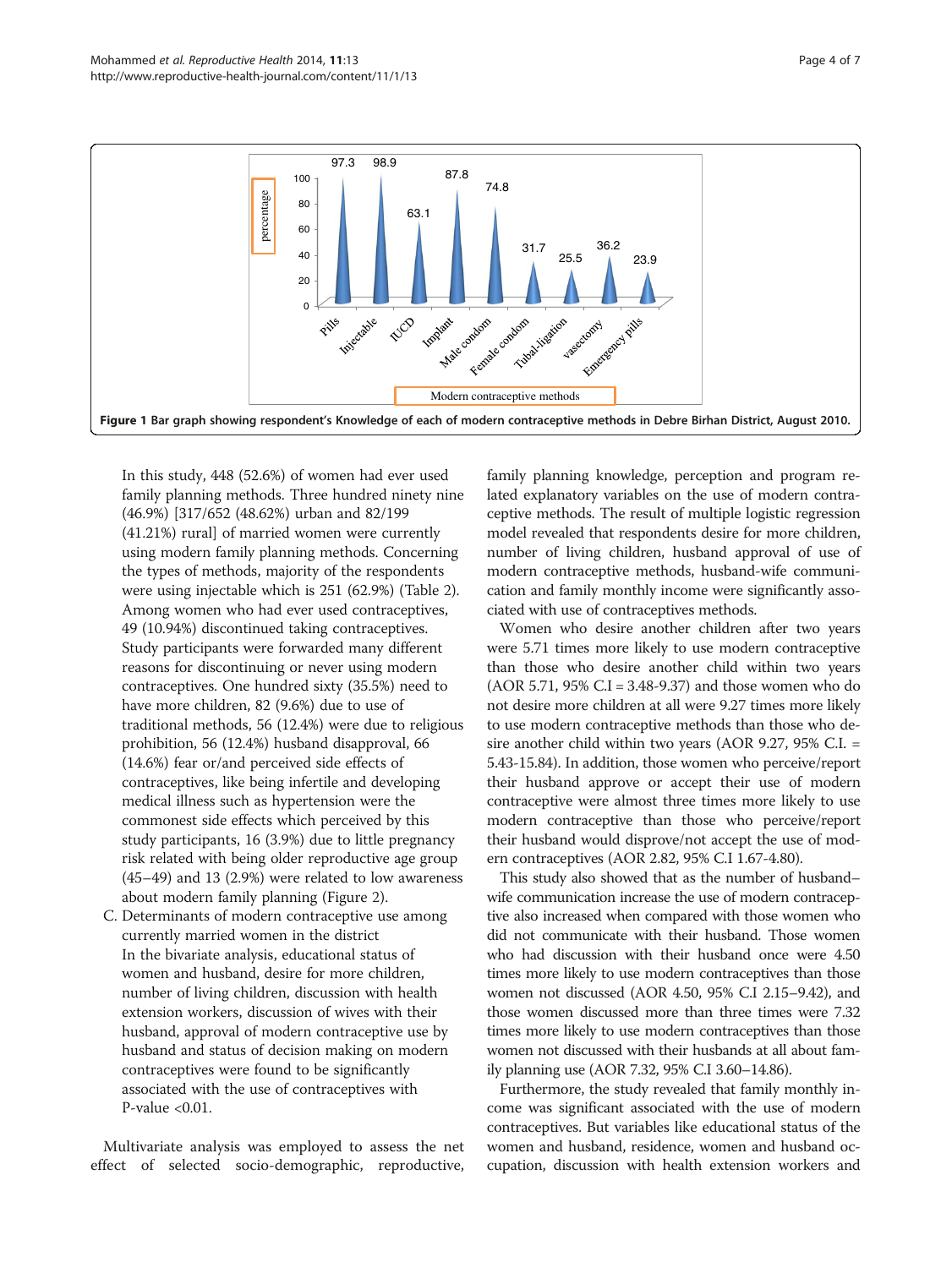<span id="page-4-0"></span>

| Table 2 Knowledge and practice of modern family   |
|---------------------------------------------------|
| planning methods among currently married women in |
| <b>Debre Birhan District, August 2010</b>         |

| <b>Variables</b>                                                  | Frequency (N) | Percent (%) |
|-------------------------------------------------------------------|---------------|-------------|
| Ever heard about modern<br>contraceptive methods                  |               |             |
| Yes                                                               | 838           | 98.5        |
| No                                                                | 13            | 1.5         |
| Source of information                                             |               |             |
| <b>HFWs</b>                                                       | 169           | 20.7        |
| Radio                                                             | 481           | 57.4        |
| Television                                                        | 460           | 55.08       |
| Health centers                                                    | 560           | 66.83       |
| Knowledge on advantages of<br>modern contraceptive methods        |               |             |
| Prevention of unwanted pregnancy                                  | 528           | 63.3        |
| Spacing                                                           | 591           | 70.5        |
| Limiting                                                          | 407           | 48.6        |
| Preventing STD                                                    | 103           | 12.3        |
| Ever use of modern contraceptive<br>methods $(n = 851)$           |               |             |
| Yes                                                               | 448           | 52.6        |
| <b>No</b>                                                         | 403           | 47.4        |
| <b>Current use of modern</b><br>contraceptive methods $(n = 851)$ |               |             |
| Yes                                                               | 399           | 46.9        |
| <b>No</b>                                                         | 452           | 52.1        |
| Modern contraceptive methods<br>currently being used $(n = 399)$  |               |             |
| Pills                                                             | 56            | 14.0        |
| Implant/Norplant                                                  | 17            | 4.3         |
| Injectable/Depo-Provera                                           | 251           | 62.9        |
| Intrauterine device                                               | 67            | 16.8        |
| Tubal legation                                                    | 3             | 0.8         |
| Male condom                                                       | 5             | 1.2         |
| Purpose of using of modern<br>contraceptive $(n = 399)$           |               |             |
| Spacing                                                           | 229           | 57.4        |
| Limiting                                                          | 172           | 42.6        |

some others which are significant or/and P-value < 0.2 in bivariate analysis were not statistically significant with the use of modern contraceptives in the multiple logistic regression model (Table [3\)](#page-5-0).

# **Discussion**

This study assessed the prevalence and determinants of modern contraceptive utilization among married women of reproductive age in Debre Birhan district. Nearly half



(46.9%) of participants were currently using modern contraceptive methods. This finding was similar with the study done in Adama Town (47%) and also the 51.6% CPR in Ethiopia [[20](#page-6-0),[21](#page-6-0)]. But this finding is higher than the previous studies conducted in Dembia District, Northwest Ethiopia, in 2004 which showed 14% CPR [[15\]](#page-6-0). The reason for this could be the fact that 76.6% of the study participants were from urban areas in this study while only 41% from the study in Dembia [\[15](#page-6-0)]. In addition, increase in the availability and accessibility of different family planning services in both urban and rural areas of Debre Birhan district with active involvement of health extension worker on provision of FP education and service might have increased the use of contraceptive methods.

Most of the study participants were using injectable type of contraceptive methods. This choice could be due to its convenience of not being taken on daily basis and having comfortable ways of administration on top of the availability of this method than others. Child spacing was the main reason for women to use modern contraceptives. On the other hand the need for more children was the main reason for not using modern contraceptive methods. This is in line with findings from northwest Ethiopia and Sudan, Bangladesh and Pakistan [\[6,10,12,14,15](#page-6-0)].

In this study, those women who desire another child after two years were nearly six times more likely to use modern contraceptives than those women who desire another child within two years. This finding is in line with the study conducted in Bangladesh and Pakistan [[6,16\]](#page-6-0). Women's internal motivations to achieve their child spacing goal could be the possible reason for higher level of contraceptive use.

Women who had one or more children were more likely to use modern contraceptives than those who had no children. In contrast, women who had more than 5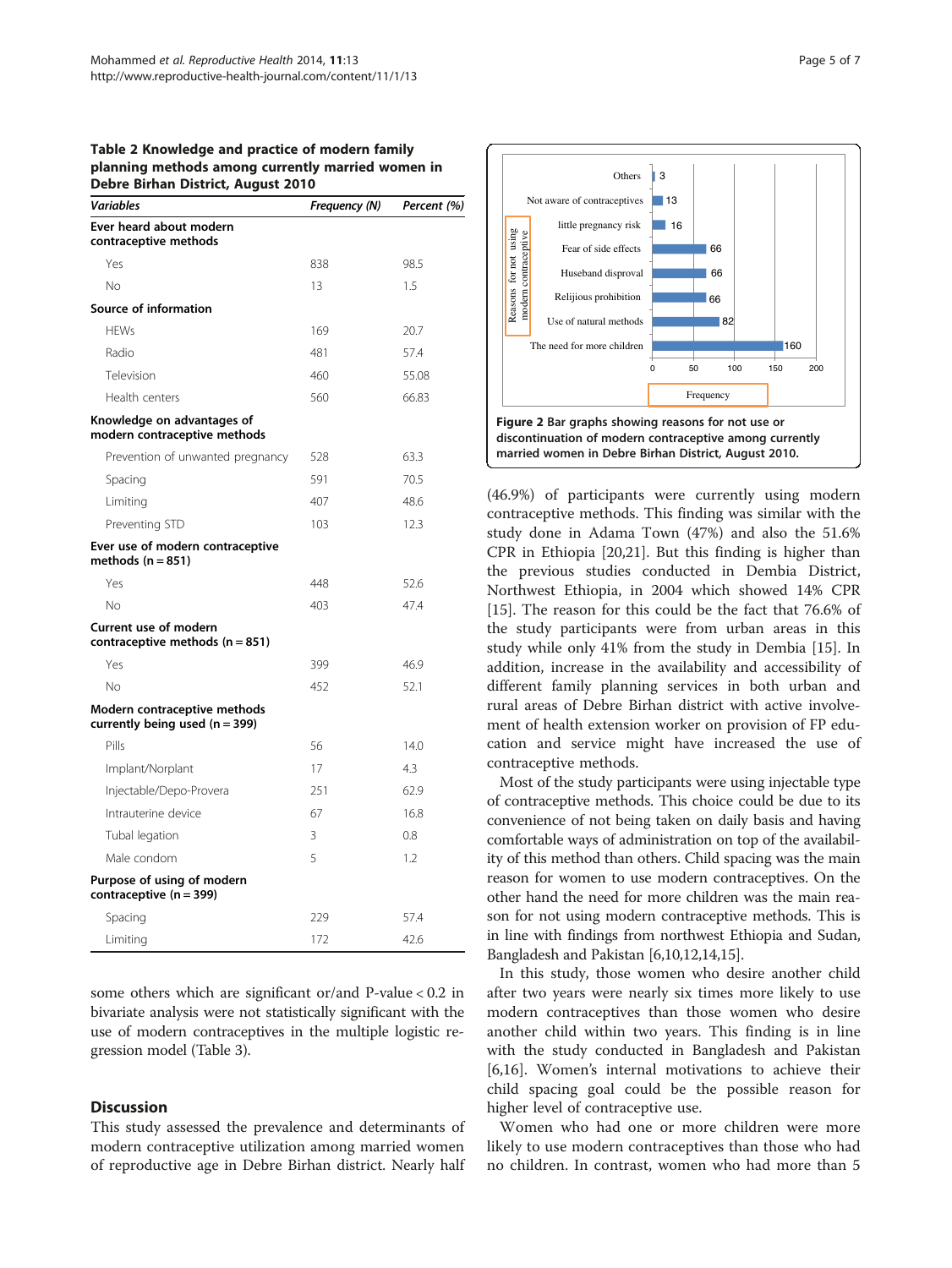| <b>Explanatory variables</b>                                | <b>Modern</b><br>Contraceptive use |           | <b>COR</b>          | <b>AOR 95% CI</b>       |
|-------------------------------------------------------------|------------------------------------|-----------|---------------------|-------------------------|
|                                                             |                                    |           | (95% CI)            |                         |
|                                                             | Yes                                | <b>No</b> |                     |                         |
| Desire for more children                                    |                                    |           |                     |                         |
| Want within two years                                       | 35                                 | 166       | $\mathbf{1}$        | $\mathbf{1}$            |
| Want after two years                                        | 161                                | 136       | 5.62 (3.65-8.63)    | $5.71$ (3.48 - 9.37)*** |
| Want no more                                                | 203                                | 150       | 6.42 (4.21-9.78)    | 9.27 (5.43-15.84)***    |
| Number of living children                                   |                                    |           |                     |                         |
| None                                                        | 30                                 | 67        | 1                   | $\mathbf{1}$            |
| $1 - 2$                                                     | 206                                | 218       | 2.11 (1.32-3.38)    | 1.132 (0.627-2.043)     |
| $3 - 5$                                                     | 150                                | 137       | 2.45 (1.50-3.99)    | 1.438 (0.744-2.777)     |
| >5                                                          | 13                                 | 30        | $0.97(0.44 - 2.11)$ | 0.355 (0.131-0.968)*    |
| Husband approval of the use of modern contraceptive methods |                                    |           |                     |                         |
| Approve                                                     | 353                                | 232       | 7.16(4.84-10.59)    | 2.82 (1.67-4.80)***     |
| Don't know                                                  | 9                                  | 46        | $0.92(0.42 - 2.04)$ | 2.50 (0.97-6.44)        |
| Disprove                                                    | 37                                 | 174       | $\mathbf{1}$        | $\mathbf{1}$            |
| Family monthly income quartiles                             |                                    |           |                     |                         |
| $\leq$ 300                                                  | 97                                 | 116       | $0.59(0.40 - 0.87)$ | $0.66$ $(0.38-1.12)$    |
| 301-600                                                     | 115                                | 174       | $0.47(0.33 - 0.67)$ | $0.54$ (0.33-0.88)*     |
| 601-927                                                     | 63                                 | 74        | $0.60(0.39 - 0.93)$ | $0.50$ (0.29-0.85)*     |
| $\geq$ 928                                                  | 124                                | 88        | $\mathbf{1}$        | $\mathbf{1}$            |
| Discussion with the husband                                 |                                    |           |                     |                         |
| Not discussed                                               | 22                                 | 181       | $\mathbf{1}$        | $\mathbf{1}$            |
| Once                                                        | 80                                 | 83        | 7.90 (4.63-13.59)   | 4.50 (2.15-9.42)***     |
| Twice                                                       | 24                                 | 32        | 6.17 (3.10-12.30)   | 4.10 (1.70-9.92)**      |
| Three times                                                 | 54                                 | 35        | 12.69 (6.87-23.45)  | 5.99 (2.65-13.56)***    |
| More than three times                                       | 219                                | 121       | 14.89 (9.08-24.43)  | 7.32 (3.60-14.86)***    |

#### <span id="page-5-0"></span>Table 3 Factors associated with the use of modern contraceptives among currently married women of reproductive age group in Debre Birhan District, August 2010

\* P-value < 0.05, \*\*P-value < 0.01, \*\*\*P-value < 0.001.

Back ward stepwise multiple logistic regression was used to assess the independent effect of explanatory variables.

children were almost three times less likely to use modern contraceptives compared with women who had no children. This could be for the reason that those women who had more than 5 children were at the older age of reproduction and they might have perceived not to be at risk of pregnancy. Secondly, older women are more likely to practice sex infrequently. This finding is similar to previous reports from Bangladesh, Pakistan, and Tanzania which reported that as the number of living children increases, use of modern contraceptives increase [\[6](#page-6-0),[8,16\]](#page-6-0).

This study revealed that women who discussed with their husband about modern contraceptives were about seven times more likely to use modern contraceptive methods than women who did not discuss at all. This is in line with studies conducted from Jimma (south west Ethiopia), Kenya, Tanzania, Nigeria and Bangladesh [[6,8,9](#page-6-0),[13,14,17](#page-6-0)].

This study also indicated that those women whose husband's approve using modern contraceptives were almost three times more likely to use modern contraceptives. This is in line with the previous studies in Pakistan and Ethiopia [[9](#page-6-0),[15](#page-6-0),[22](#page-6-0),[23](#page-6-0)]. This implies that male involvement has an important role on the use of modern contraceptives.

The main strength of this study is that, being community based, it could reflect the actual experience of the married women during the study period. As limitations of this study, information about the husband were indirectly obtained from women. Additionally, similarities of living standards in some rural and urban areas might have underestimated the rural–urban difference in the use of contraceptive methods. On the other hand, being most of the residences in the district were live in urban areas might not able to identify factors which associate with the use of modern contraceptive in the rural areas.